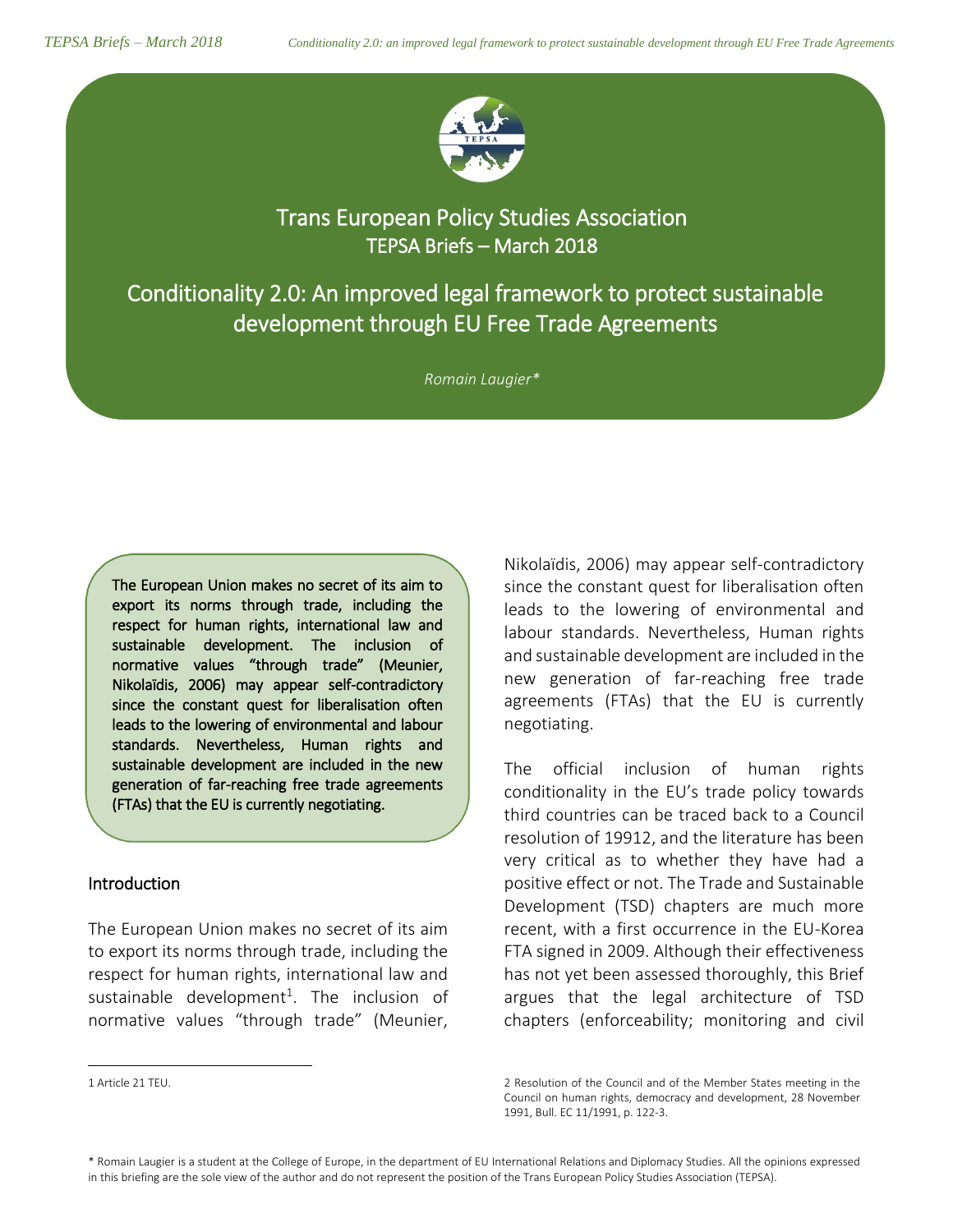society consultation; and dispute settlement) constitutes an improved model of conditionality. Compared to human rights conditionality, the TSD chapters model could thus be called "Conditionality 2.0". The implication of this finding may very well be the evolution of human rights conditionality towards this improved model in the future.

# Bindingness and Enforceability

In legal terms, human rights clauses enjoy a very strong protection. The EU's usual practice is to qualify their respect as "an essential element" of Partnership and Cooperation Agreements (PCAs) which precede the negotiation of FTAs and which are legally linked to them. This qualification allows the EU to unilaterally suspend the agreement under international law in case of gross human rights violations3.

But when it comes to enforcing these clauses, practice shows that the EU has only suspended its preferential trade treatment in its relations with African, Caribbean and Pacific (ACP) countries within the framework of the multilateral Lomé and then Cotonou Conventions. In no other agreement has the EU activated the conditional clause, despite gross human rights violation. This has led to criticisms that the EU was politically selective and that such clauses were only effective when the EU has a strong aid leverage (Donno, Neureiter, 2017).

TSD chapters rely on a completely different model of conditionality. Their main legal commitment is one to not decrease the levels of protection of environmental and labour standards, and to make "best efforts" to increase them. Although the legal force of this second obligation is rather weak, it matches the pragmatic statement that the process of

 $\overline{a}$ 

deepening environmental and labour legislation beyond a minimal threshold must be started freely, progressively and in a local context. The use of the carrot, through assistance and dialogue, is thought more impactful than the stick for ensuring sustainable development in trade. More than that, the absence of a specific enforceability mechanism is integral to the goal of ensuring compliance through socialisation, under the surveillance of monitoring and civil society mechanisms.

# Monitoring and civil society consultation

Although considered as an 'essential element' in FTAs, human rights do not enjoy a dedicated monitoring mechanism designed to identify potential violations or potential improvements. The issue can still be raised  $-$  and sometimes must – by the primary bilateral organ that oversees the entire agreement or by an ad hoc subcommittee. But overall, the institutional architecture of the agreement encourages neither human rights dialogue nor bilateral cooperation to ensure compliance.

By contrast, Trade and Sustainable Development obligations are monitored by a dedicated organ that works exclusively on trade and sustainable development-related issues, and which is seconded by an institutionalised form of civil society dialogue. The latter consists in regular meetings of a trading partner with representants of its own civil society to work nationally on the implementation of the agreement. Instead of flexing its muscles, the EU hence helps building internal democratic pressure.

<sup>3</sup> See articles 60 and 62 of the Vienna Convention on the Law of Treaties, 1969. Most of its provisions have become customary international law.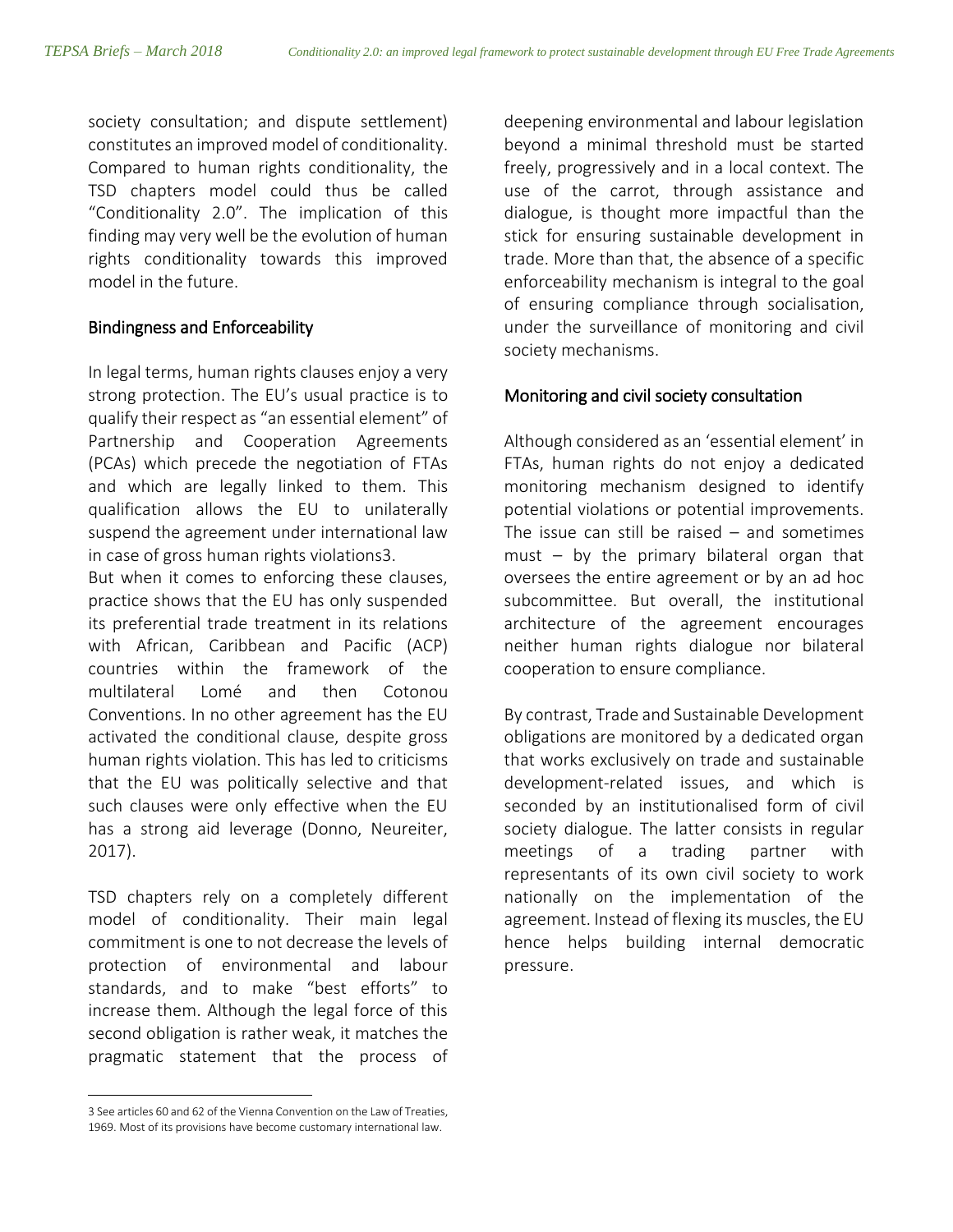#### Dispute Settlement

Finally, the model of human rights conditionality does not always provide for dispute settlement mechanisms. In some cases, a party is only required to demand an urgent meeting before he is entitled to unilaterally removing preferences until compliance. The emphasis is thus put on retaliation, which involves a party sacrificing its own trade benefits in response to an action it did not directly suffer from. One can easily see the weakness of such mechanism, and the temptation is strong never to trigger the suspension of the agreement.

TSD chapters cannot be enforced through unilateral suspension of preferences. Instead, a dedicated mechanism of dispute settlement plans for consultations followed by investigations conducted by a Panel of Experts. Although their findings and recommendations are not binding, it is expected that the specific monitoring and civil society bodies will prove more efficient in enticing compliance than threats of sanctions.

#### **Conclusion**

TSD chapters negotiated in EU FTAs rely on a legal framework which prompts cooperation and inclusiveness. They are built on lessons learnt from the dubious effectiveness of human rights clauses. Stepping away from the rigid and negative model of human rights clause, these chapters put forward a new model of positive conditionality more likely to foster trust, and hence success.

While today the European Commission is reflecting on possible evolutions of the TSD chapters, this Brief has proposed to reverse the debate and to research how this new legal framework of 'Conditionality 2.0' may influence the previous conditionality model of human rights clauses. But for such evolution to take place, the positive conditionality model still needs to match expectations. Further academic research is therefore necessary in order to assess the effectiveness of TSD chapters.

## References

 $\overline{a}$ 

Bartels Lorand, "Human Rights and Sustainable Development Obligations in EU Free Trade Agreements", *in* Wouters, Jan et al., *Global Governance through Trade: EU Policies and Approaches,* Cheltenham, Edward Elgar, 2015, [pp. 73-91.](https://www.coleurope.eu/system/files/uploads/intranet-page/bartels.pdf)

Orbie Jan, Deborah Martens, Myriam Oehri & Lore Van den Putte, "Promoting sustainable development or legitimising free trade? Civil society mechanisms in EU trade agreements", *Third World Thematics: A TWQ Journal*, vol. 1, No 4, 2017, pp. 526- 546.

Donno Daniela & Michael Neureiter, "Can Human Rights Conditionality Reduce Repression? Examining the European Union's Economic Agreements", *The Review of International Organizations*, published online 15 June 2017, pp. 1-23.

Commission services, "Trade and Sustainable Development (TSD) chapters in EU Free Trade Agreements (FTAs)", *Non-paper*, 11 July 2017, retrieved 16 March 2018, [http://trade.ec.europa.eu/doclib/docs/2017/july/tradoc\\_155686.pdf.](http://trade.ec.europa.eu/doclib/docs/2017/july/tradoc_155686.pdf)

Commission services, "Feedback and way forward on improving the implementation and enforcement of Trade and Sustainable Development chapters in EU Free Trade Agreements", *Non-paper*, 26 February 2018, retrieved 16 March 2018, [http://trade.ec.europa.eu/doclib/docs/2018/february/tradoc\\_156618.pdf.](http://trade.ec.europa.eu/doclib/docs/2018/february/tradoc_156618.pdf)